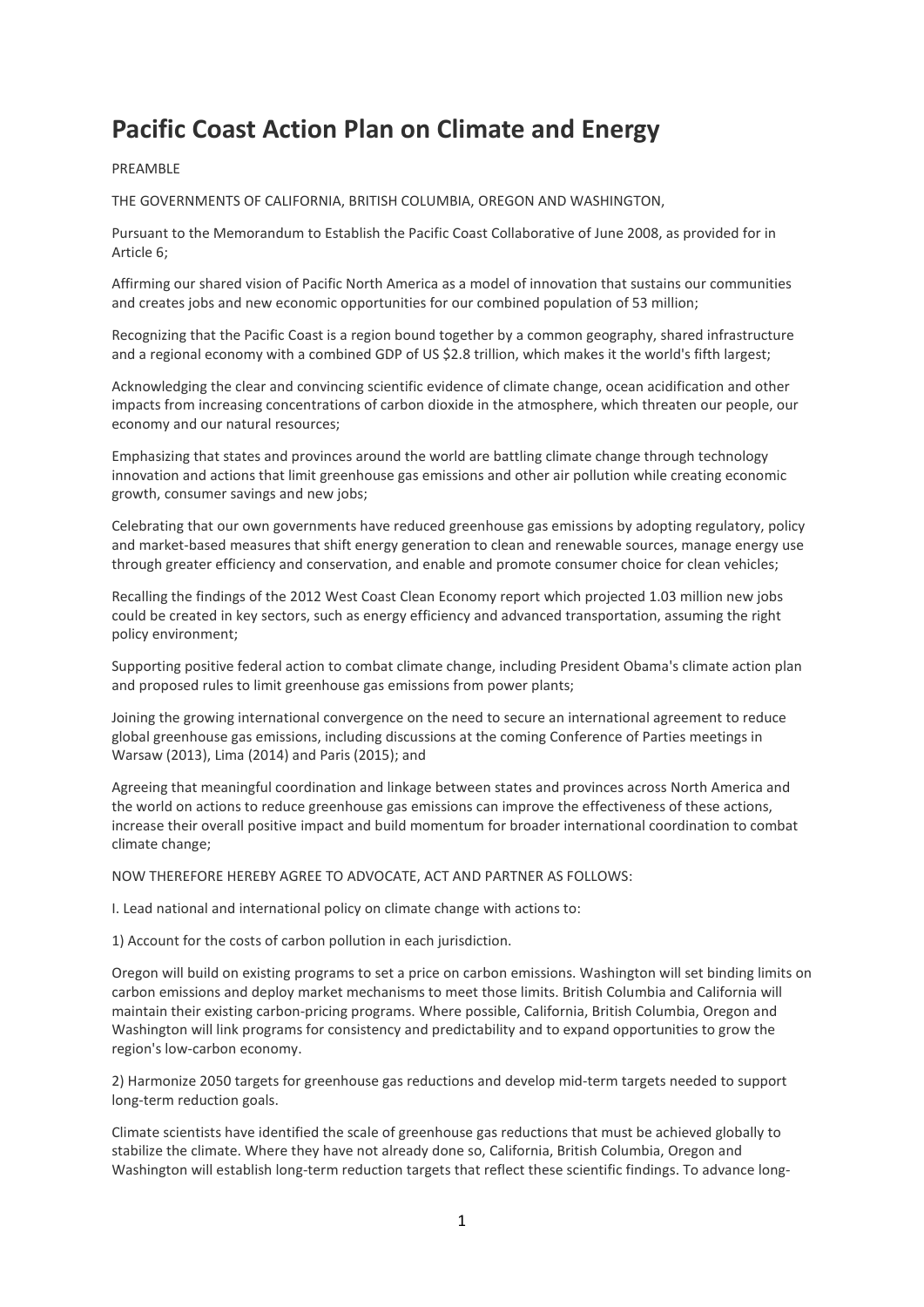term reductions, Washington already has in place a mid-term 2035 target. California and Oregon will establish their own mid-term targets. British Columbia has already legislated 2020 and 2050 targets and will explore whether setting a mid-term target will aid their achievement.

3) Affirm the need to inform policy with findings from climate science.

Leaders of California, British Columbia, Oregon and Washington affirm the scientific consensus on the human causes of climate change and its very real impacts, most recently documented by scientists around the world in the Intergovernmental Panel on Climate Change's Fifth Assessment Report released in September 2013, as well as other reports such as the Scientific Consensus on Maintaining Humanity's life Support Systems in the 21st Century. Governmental actions should be grounded in this scientific understanding of climate change.

4) Cooperate with national and sub-national governments around the world to press for an international agreement on climate change in 2015.

The governments of California, British Columbia, Oregon and Washington will join with other governments to build a coalition of support for national and international climate action, including securing an international agreement at the Conference of Parties in Paris in 2015. The governments of California, British Columbia, Oregon and Washington will coordinate the activities they undertake with other sub-national governments and combine these efforts where appropriate.

5) Enlist support for research on ocean acidification and take action to combat it.

Ocean health underpins our coastal shellfish and fisheries economies. The governments of California, British Columbia, Oregon and Washington will urge the American and Canadian federal governments to take action on ocean acidification, including crucial research, modeling and monitoring to understand its causes and impacts.

II. Transition the West Coast to clean modes of transportation and reduce the large share of greenhouse gas emissions from this sector with actions to:

1) Adopt and maintain low-carbon fuel standards in each jurisdiction.

Oregon and Washington will adopt low-carbon fuels standards, and California and British Columbia will maintain their existing standards. Over time, the governments of California, British Columbia, Oregon and Washington will work together to build an integrated West Coast market for low-carbon fuels that keeps energy dollars in the region, creates economic development opportunities for regional fuel production, and ensures predictability and consistency in the market.

2) Take actions to expand the use of zero-emission vehicles, aiming for 10 percent of new public and private vehicle purchases by 2016.

The Pacific Coast already has the highest penetration of electric cars in North America. The governments of California, British Columbia, Oregon and Washington will work together towards this ambitious new target by supporting public and private fleet managers to shift their procurement investments to catalyze toward electric car purchases and by continuing to invest in necessary infrastructure to enable low-carbon electric transportation.

3) Continue deployment of high-speed rail across the region.

Providing high-speed passenger rail service is an important part of the solution to expand regional clean transportation, improve quality of life and advance economic growth. The governments of California, British Columbia, Oregon and Washington continue to support the Pacific Coast Collaborative's Vision for high speed rail in the region, and will continue to seek opportunities to invest in rail infrastructure that moves people quickly, safely and efficiently, and encourages innovation in rail technology manufactured in the region.

4) Support emerging markets and innovation for alternative fuels in commercial trucks, buses, rail, ports and marine transportation.

The Pacific Coast of North America is emerging as a center of private sector innovation and investment in cleaner fuels and engine technologies for heavy-duty trucks and buses, rail, ports and marine transportation.